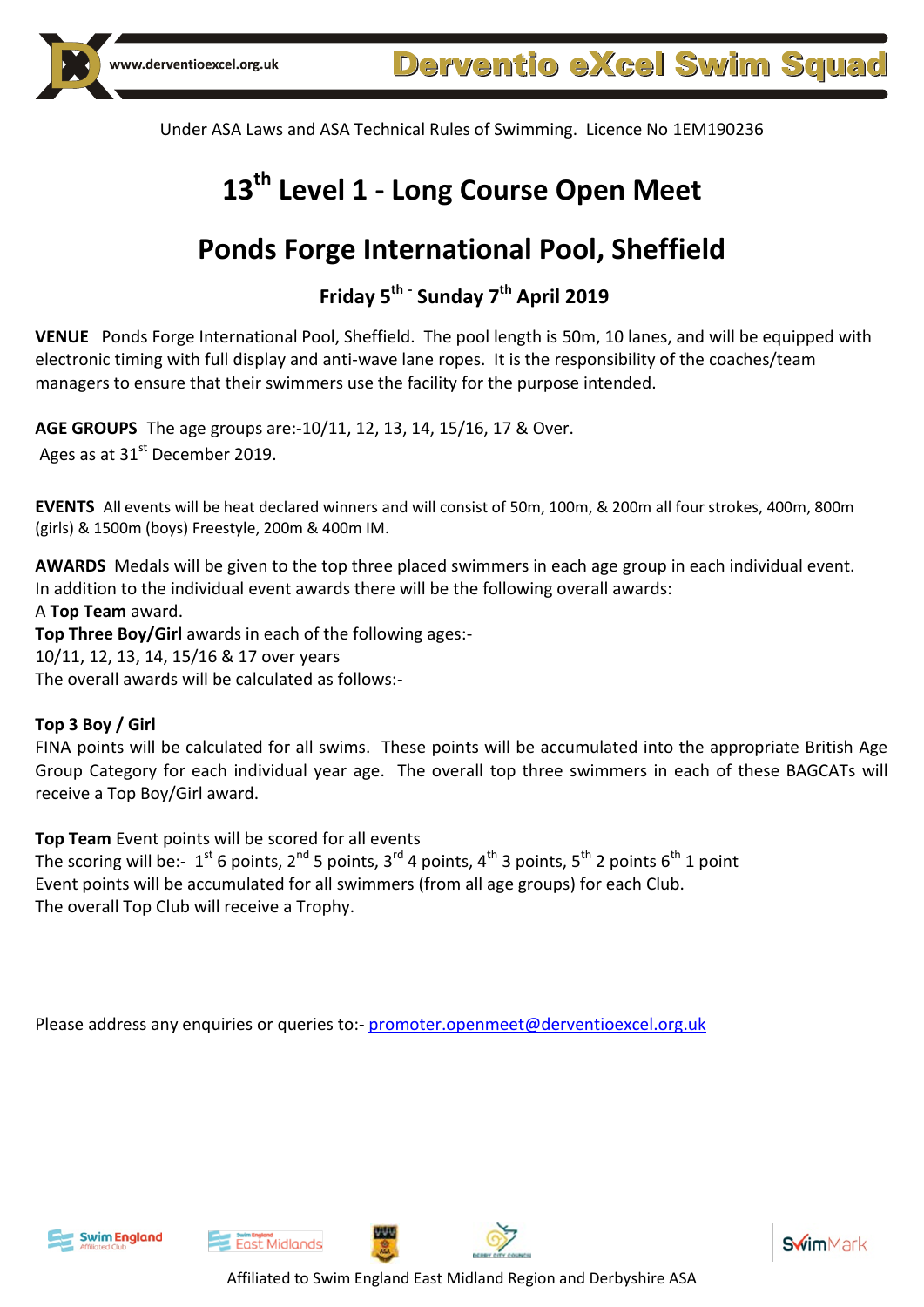

# Derventio eXcel Swim Squad

### Under ASA Laws and ASA Technical Rules of Swimming. Licence No 1EM190236

**13th Level 1 - Long Course Open Meet**

**Ponds Forge International Pool, Sheffield**

**Friday 5 th - Sunday 7 th April 2019**

# **SCHEDULE OF EVENTS**

| Friday                       |     |         |            |               |        |                            |     |         |            |               |
|------------------------------|-----|---------|------------|---------------|--------|----------------------------|-----|---------|------------|---------------|
| Session 1                    |     |         |            |               |        |                            |     |         |            |               |
| Warm Up                      |     | 5.00pm  |            | <b>Start</b>  | 6.00pm | <b>Expected Finish</b>     |     | 9.00pm  |            |               |
| Event                        | 101 | Male    | 800        | Free          |        |                            |     |         |            |               |
|                              | 102 | Female  | 800        | Free          |        |                            |     |         |            |               |
|                              | 103 | Male    | 1500       | Free          |        |                            |     |         |            |               |
|                              | 104 | Female  | 1500       | Free          |        |                            |     |         |            |               |
| Saturday                     |     |         |            |               |        | Sunday                     |     |         |            |               |
| <b>Session 2</b>             |     |         |            |               |        | <b>Session 4</b>           |     |         |            |               |
| Warm Up                      |     | 8:00am  |            |               |        | Warm Up                    |     | 8:00am  |            |               |
| <b>Start</b>                 |     | 9.00am  |            |               |        | <b>Start</b>               |     | 9.00am  |            |               |
| <b>Expected Finish</b>       |     | 12.30pm |            |               |        | <b>Expected Finish</b>     |     | 12.30pm |            |               |
| Event                        | 201 | Female  | 200        | IM            |        | Event                      | 401 | Male    | 200        | IM            |
|                              | 202 | Male    | 50         | Free          |        |                            | 402 | Female  | 50         | Free          |
|                              | 203 | Female  | 50         | <b>Breast</b> |        |                            | 403 | Male    | 50         | <b>Breast</b> |
|                              | 204 | Male    | 200        | Fly           |        |                            | 404 | Female  | 200        | Fly           |
|                              | 205 | Female  | 100        | <b>Back</b>   |        |                            | 405 | Male    | 100        | <b>Back</b>   |
|                              | 206 | Male    | 100        | <b>Breast</b> |        |                            | 406 | Female  | 100        | <b>Breast</b> |
|                              | 207 | Female  | 400        | Free          |        |                            | 407 | Male    | 400        | Free          |
|                              | 208 | Male    | 200        | <b>Back</b>   |        |                            | 408 | Female  | 200        | <b>Back</b>   |
| Saturday<br><b>Session 3</b> |     |         |            |               |        | Sunday<br><b>Session 5</b> |     |         |            |               |
| <b>Warm Up</b>               |     | 13:00pm | <b>EST</b> | TBC           |        | Warm Up                    |     | 13;00pm | <b>EST</b> | TBC           |
| <b>Start</b>                 |     | 14.00pm | <b>EST</b> | TBC           |        | <b>Start</b>               |     | 14.00pm | <b>EST</b> | TBC           |
| <b>Expected Finish</b>       |     | 17.30pm |            |               |        | <b>Expected Finish</b>     |     | 17.30pm |            |               |
| Event                        | 301 | Female  | 100        | Free          |        | Event                      | 501 | Male    | 100        | Free          |
|                              | 302 | Male    | 400        | IM            |        |                            | 502 | Female  | 400        | IM            |
|                              | 303 | Female  | 50         | Fly           |        |                            | 503 | Male    | 50         | Fly           |
|                              | 304 | Male    | 50         | <b>Back</b>   |        |                            | 504 | Female  | 50         | <b>Back</b>   |
|                              | 305 | Female  | 200        | <b>Breast</b> |        |                            | 505 | Male    | 200        | <b>Breast</b> |
|                              | 306 | Male    | 200        | Free          |        |                            | 506 | Female  | 200        | Free          |
|                              | 307 | Female  | 100        | Fly           |        |                            | 507 | Male    | 100        | Fly           |





Affiliated to Swim England East Midland Region and Derbyshire ASA

**WAT**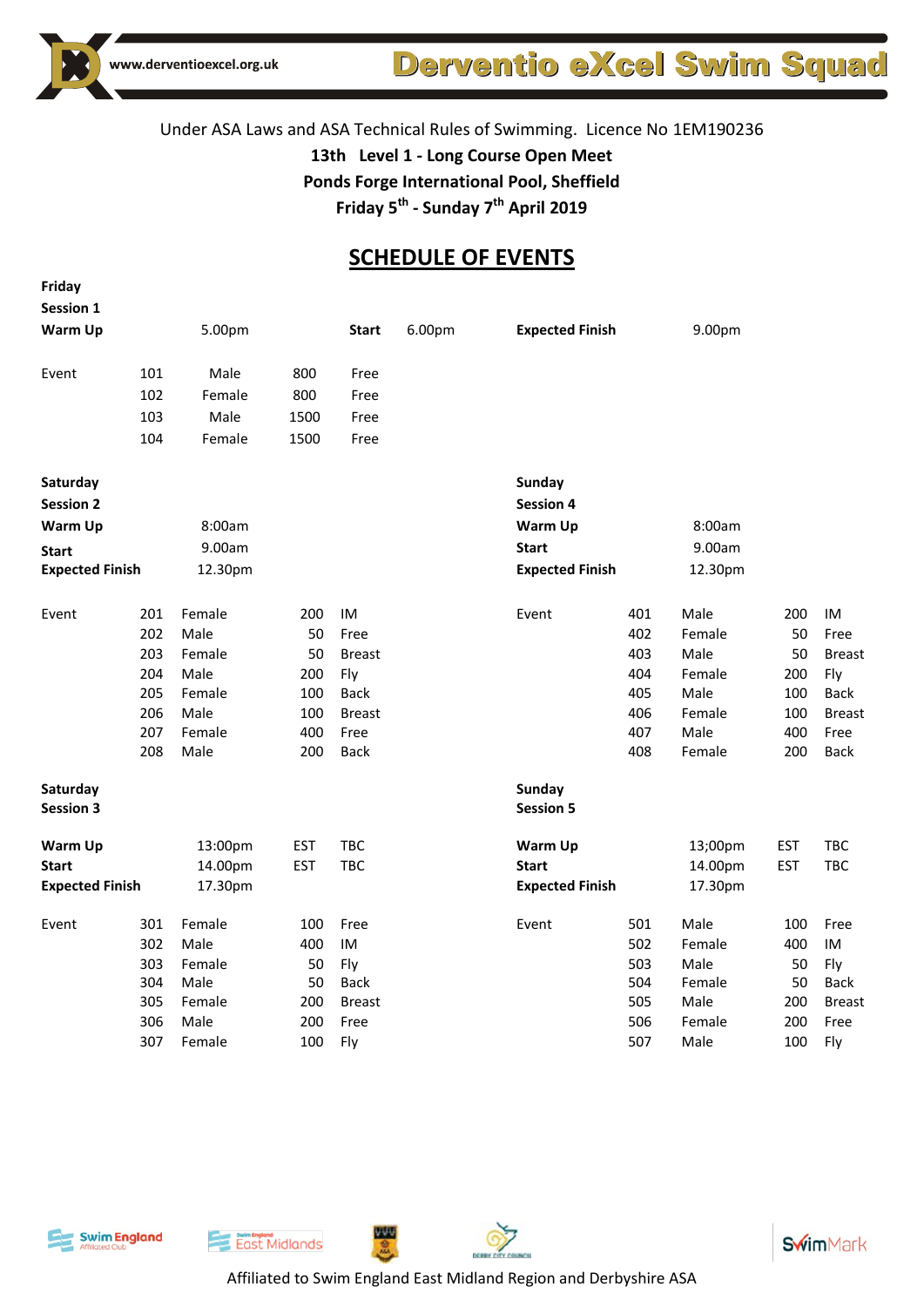## **LONG COURSE QUALIFYING TIMES**

# **BOYS**

| Event               | 10/11   | 12      | 13      | 14      | 15/16   | $17 +$  |
|---------------------|---------|---------|---------|---------|---------|---------|
|                     |         |         |         |         |         |         |
| <b>50m</b>          | 37.0    | 34.9    | 33      | 31.3    | 28.7    | 28.4    |
| Freestyle           |         |         |         |         |         |         |
| 100m                | 1.18.8  | 1:13.7  | 1:09.8  | 1:06.9  | 1:02.6  | 1:01.5  |
| Freestyle           |         |         |         |         |         |         |
| 200m                | 2.51.3  | 2:40.8  | 2:32.6  | 2:25.6  | 2:16.3  | 2:13.7  |
| Freestyle           |         |         | 5.21.8  |         |         | 4:44.6  |
| 400m                | 5.56.0  | 5:38.1  |         | 5:07.0  | 4.49.1  |         |
| Freestyle           |         |         |         |         |         |         |
| 800m                | 12.15.0 | 11.35.0 | 11.05.0 | 10.50.0 | 10.30.0 | 10.20.0 |
| Freestyle           |         |         |         |         |         |         |
| 1500m               | 24.44.7 | 22.20.5 | 21.16.6 | 19.37.1 | 19.07.7 | 18.49.0 |
| Freestyle           |         |         |         |         |         |         |
| <b>50m</b>          | 48.2    | 44.6    | 41.8    | 39.7    | 36.8    | 35.8    |
| <b>Breaststroke</b> |         |         |         |         |         |         |
| 100m                | 1.41.5  | 1.34.7  | 1:28.8  | 1:24.6  | 1:18.9  | 1:17.0  |
| <b>Breaststroke</b> |         |         |         |         |         |         |
| 200m                | 3.39.1  | 3:25.2  | 3:12.5  | 3:02.5  | 2.51.6  | 2:47.0  |
| <b>Breaststroke</b> |         |         |         |         |         |         |
| 50 <sub>m</sub>     | 40.8    | 38.1    | 35.9    | 34.0    | 31.4    | 30.6    |
| <b>Butterfly</b>    |         |         |         |         |         |         |
| 100m                | 1.27.7  | 1:21.5  | 1:16.8  | 1:12.8  | 1:07.8  | 1:06.5  |
| <b>Butterfly</b>    |         |         |         |         |         |         |
| 200m                | 3.12.5  | 2.59.9  | 2:49.9  | 2:40.9  | 2:30.4  | 2:27.6  |
| <b>Butterfly</b>    |         |         |         |         |         |         |
| 50 <sub>m</sub>     | 43.2    | 40.5    | 38.2    | 36.1    | 33.5    | 32.7    |
| <b>Backstroke</b>   |         |         |         |         |         |         |
| 100m                | 1.29.8  | 1:24.1  | 1:19.2  | 1:15.0  | 1:10.3  | 1:09.3  |
| <b>Backstroke</b>   |         |         |         |         |         |         |
| 200m                | 3.12.0  | 3.00.7  | 2:50.3  | 2:42.3  | 2:31.4  | 2:28.6  |
| <b>Backstroke</b>   |         |         |         |         |         |         |
| <b>200m Ind</b>     | 3.14.3  | 3:02.8  | 2.52.7  | 2:44.8  | 2:33.9  | 2:31.0  |
| <b>Medley</b>       |         |         |         |         |         |         |
| <b>400m Ind</b>     | 6.50.8  | 6:26.7  | 6:06.4  | 5.49.3  | 5:27.6  | 5:22.6  |
| <b>Medley</b>       |         |         |         |         |         |         |

**All entry times must have been achieved at licensed meets and will be directly checked with the ASA rankings files. Short Course conversions will be accepted.**

**Times must have been achieved since 9 th April 2017**





ببيي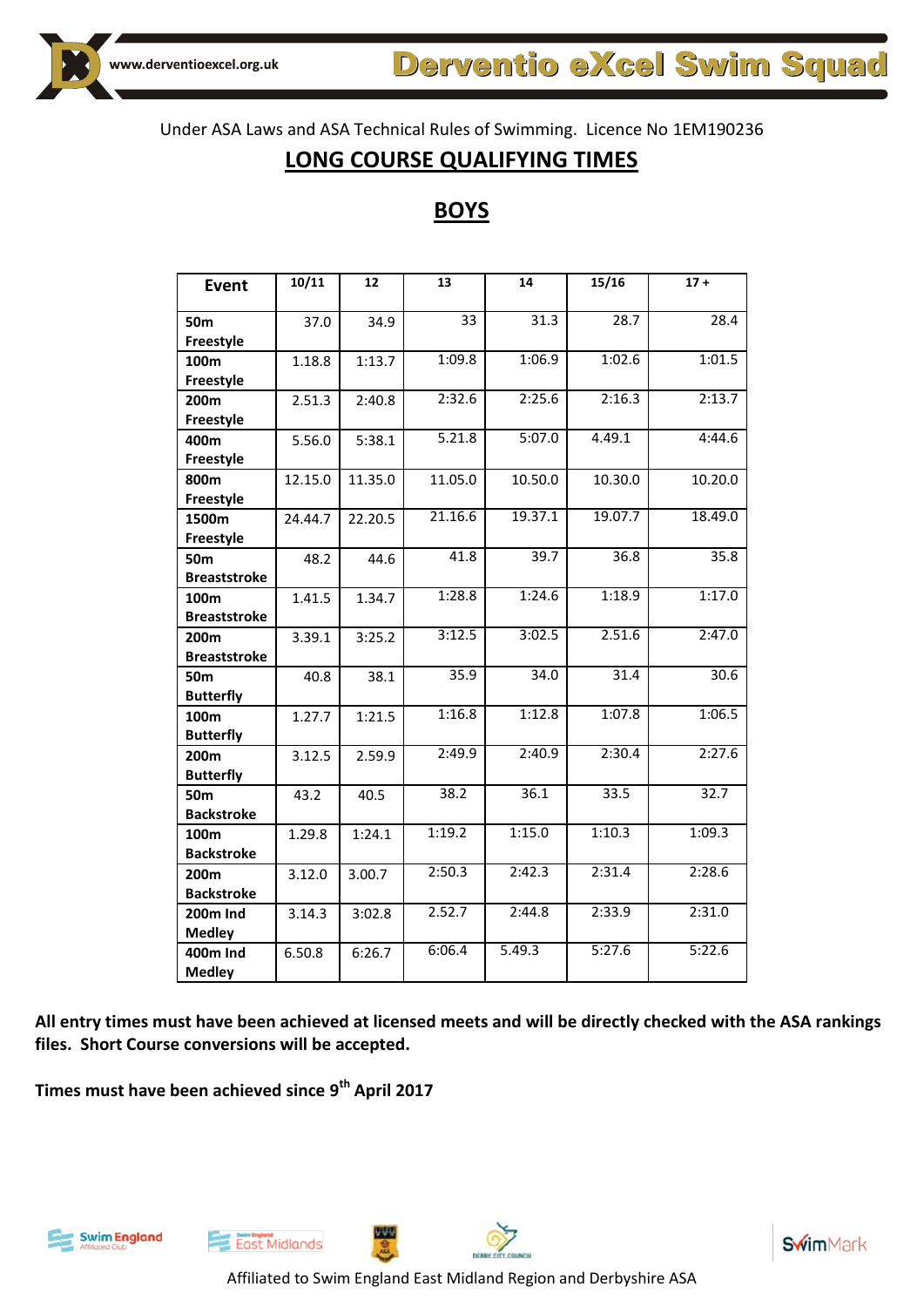## **Long Course Qualifying Times**

| <b>Event</b>        | 10/11   | 12      | 13      | 14      | 15/16   | $17 +$            |
|---------------------|---------|---------|---------|---------|---------|-------------------|
|                     |         |         |         |         |         |                   |
| 50m                 | 37.3    | 35.4    | 34.0    | 32.9    | 31.9    | 31.8              |
| Freestyle           |         |         |         |         |         |                   |
| 100m                | 1.19.3  | 1:15.2  | 1:12.7  | 1:10.7  | 1:08.8  | 1:08.1            |
| Freestyle           |         |         |         |         |         |                   |
| 200m                | 2.51.3  | 2:42.5  | 2:36.2  | 2:32.1  | 2:27.5  | 2:25.8            |
| Freestyle           |         |         |         |         |         |                   |
| 400m                | 5.56.4  | 5:38.8  | 5:26.3  | 5:18.0  | 5:09.2  | 5:06.3            |
| Freestyle           |         |         |         |         |         |                   |
| 800m                | 12.19.6 | 11.39.0 | 11.10.8 | 10.56.0 | 10.36.0 | 10.28.3           |
| Freestyle           |         |         |         |         |         |                   |
| 1500m               | 25.00.7 | 23.20.5 | 22.16.6 | 20.37.1 | 19.47.7 | 19.29.0           |
| Freestyle           |         |         |         |         |         |                   |
| 50 <sub>m</sub>     | 47.8    | 45.0    | 43.1    | 41.5    | 40.1    | 39.8              |
| <b>Breaststroke</b> |         |         |         |         |         |                   |
| 100 <sub>m</sub>    | 1.41.6  | 1:35.2  | 1:30.8  | 1:28.5  | 1:26.1  | 1:25.2            |
| <b>Breaststroke</b> |         |         |         |         |         |                   |
| 200m                | 3.36.6  | 3:24.9  | 3:15.5  | 3:09.5  | 3:05.8  | 3:04.0            |
| <b>Breaststroke</b> |         |         |         |         |         |                   |
| <b>50m</b>          | 40.7    | 38.6    | 36.7    | 35.7    | 34.2    | 34.2              |
| <b>Butterfly</b>    |         |         |         |         |         |                   |
| 100m                | 1.27.9  | 1.22.6  | 1:19.1  | 1:17.2  | 1:14.8  | 1:14.0            |
| <b>Butterfly</b>    |         |         |         |         |         |                   |
| 200m                | 3.12.6  | 3.01.7  | 2:53.5  | 2:48.0  | 2:43.3  | 2:41.3            |
| <b>Butterfly</b>    |         |         |         |         |         |                   |
| 50m                 | 43.1    | 40.9    | 39.4    | 38.0    | 36.6    | $\overline{36.3}$ |
| <b>Backstroke</b>   |         |         |         |         |         |                   |
| 100m                | 1.29.9  | 1:24.5  | 1:21.7  | 1:19.6  | 1:17.1  | 1:16.3            |
| <b>Backstroke</b>   |         |         |         |         |         |                   |
| 200m                | 3.11.0  | 3:00.6  | 2:54.3  | 2.49.8  | 2:43.9  | 2:42.8            |
| <b>Backstroke</b>   |         |         |         |         |         |                   |
| <b>200m Ind</b>     | 3.14.3  | 3:03.3  | 2.56.8  | 2:52.3  | 2:46.9  | 2:45.5            |
| <b>Medley</b>       |         |         |         |         |         |                   |
| 400m Ind            | 6.47.3  | 6:24.9  | 6:10.6  | 6:02.0  | 5:50.8  | 5:48.7            |
| <b>Medley</b>       |         |         |         |         |         |                   |

### **Girls**

**All entry times must have been achieved at licensed meets and will be directly checked with the ASA rankings files. Short Course conversions will be accepted.**

**Times must have been achieved since 9 th April 2017**







ببيي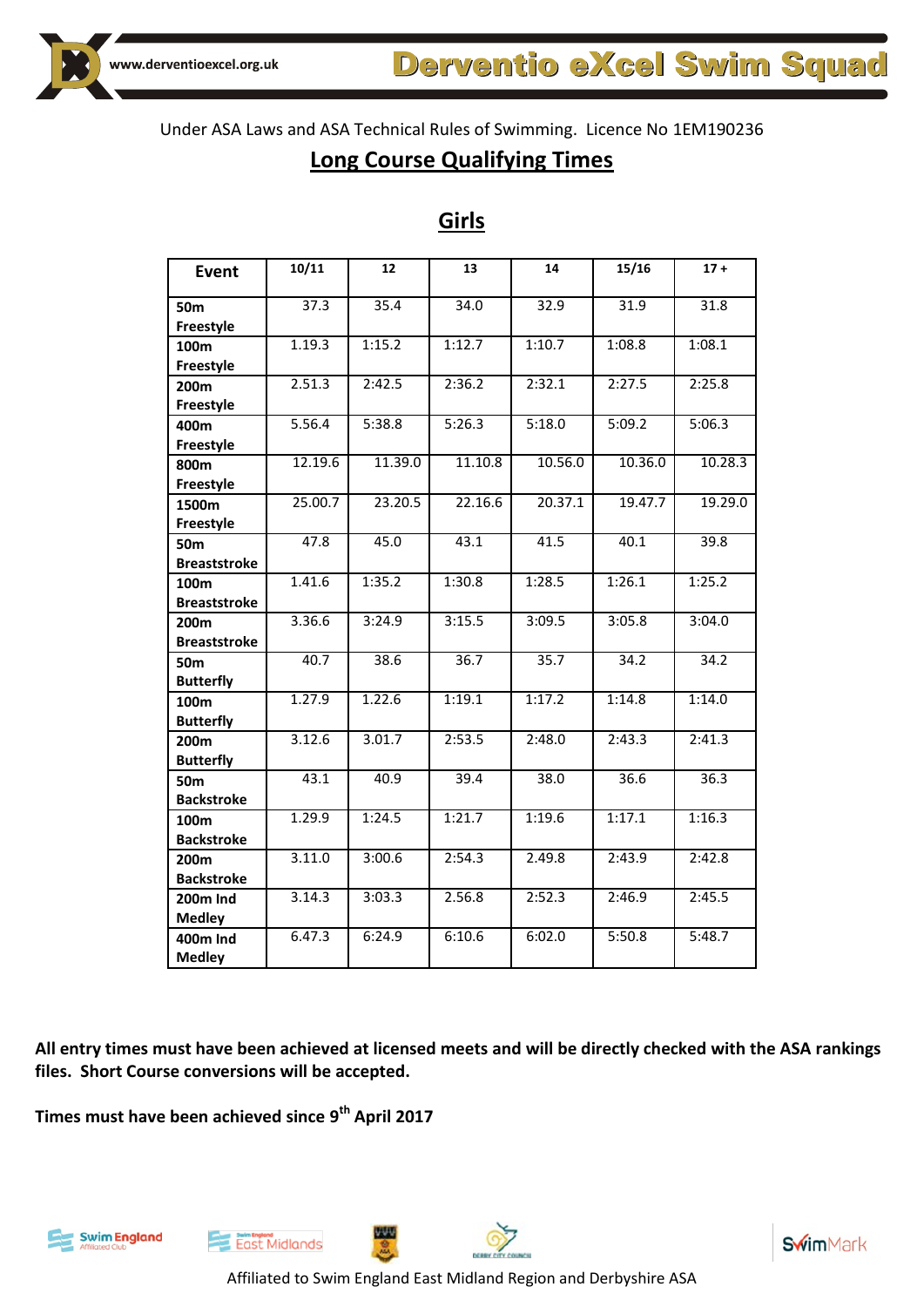

### Under ASA Laws and ASA Technical Rules of Swimming. Licence No 1EM190236 **13th Level 1 - Long Course Open Meet Ponds Forge International Pool, Sheffield Friday 5th - Sunday 7th April 2019**

#### **Meet Rules and Conditions**

The meet will be held under A.S.A laws and A.S.A technical rules of swimming. This event is **LEVEL 1 LICENSED** by the ASA for entry into National, Regional and County Championships. Officials will be from National and Regional lists of the ASA.

All competitors must be members of an affiliated club, eligible to compete and registered in accordance with A.S.A laws and A.S.A technical rules and may enter in the name of one club only.

The promoter (Derventio eXcel Swim Squad) reserves the right to reject any entry without giving a reason. By submitting entries on the official entry forms or electronically, clubs and competitors accept the rules of this competition. Competitors whose entries are accepted and subsequently found to have been entered in the wrong event(s) a) because of incorrect entry information will be withdrawn from the event(s) and will not have their entry fees refunded. However, b) because of error by the organizer, will be withdrawn from the event(s) and will at the organizer's discretion and without further obligation or liability by the organizer either a) be entered in the correct event or b) receive a refund of the relevant entry fee(s).

The pool is 50m and the competition will be swum **long course**. Anti-wave devices will be in place and electronic timing/placing will be used wherever possible. Over the top starts may be used at the promoters' discretion.

**Entries with Long Course times** (short course conversions accepted) should be made via Sports Systems Entry Manager file (or individual entry form if applicable) backed up with the cash entry summary & poolside pass application form together with entry fees. These should reach the meet secretary by **3 rd March 2019**. **The entry fee is £10.00 for electronic entries (£11 for paper) for the 800m and 1500m and £7.00 for all other events (£8 for paper)**. Cheques should be made payable to Derventio eXcel Open Meet. For payment by electronic transfer our bank details are:- NatWest Bank Sort Code: 60 02 18 Account: 63925303. Ref: Home club name. All entry times must have been achieved at licensed meets and will be directly checked with the ASA rankings files.

The acceptance of competitors will be based on **quickest times submitted by age group basis**. As many heats as possible will be run in the time available for the Meet. The promoters reserve the right to amend the number of heats in each event depending on entry numbers. Heats will be swum with all age groups combined and swimmers seeded by entry times. **Entries must be within (i.e. equal to or faster than) the published qualifying times** for each event.

As soon as possible after the closing date, club list sheets will be posted on the Derventio eXcel website, together with any information in respect of entries not accepted. All refunds will be made 'en block' to the club submitting the entries, these will be sent by post or will be available for collection by Clubs on the day. There will be no refunds for withdrawals after the closing date.

All events are being swum combined, however awards will be age grouped. **Ages will be as at 31st December 2019.** By submitting entries, consent is thereby given, as required under the data Protection Act of 1984, to the holding of personal information on a computer. Personal data, including submitted and recorded times, may be made public during the meet.

There will be **NO** reserve list at this meet.

The meet will be run without cards. If swimmers intend to withdraw they should inform the meet organisers before the start of the warm up in which that event is to be swum**.**

All events will be heat Declared Winners and consist of:- 50m, 100m, & 200m all four strokes, 400m, 800m, 1500m Freestyle, 200m & 400m IM. Entries will be seeded into heats from submitted times**.** All heats will be placed in 'spearhead' formation. Competitors must report to the stewards prior to their event.

Only coaches and team managers holding a valid meet pass will be allowed on poolside. Wet swimmers are not allowed in spectator areas. Any matter not covered by these conditions or by ASA laws or technical rules will be at the promoter's discretion.

#### **SAFEGUARDING**

Derventio Excel Swim Squad takes its committee to safeguarding seriously, as such only coaches and team managers who have purchased coach's passes and have registered their DBS details with Derventio Excel will be permitted to sit in the spectator area to the right hand side of the competition pool as you enter. This policy will be enforced and any person found to be contravening will be asked to move, the promoter reserves the right to ask those who refuse to observe this to leave the gala without refund.







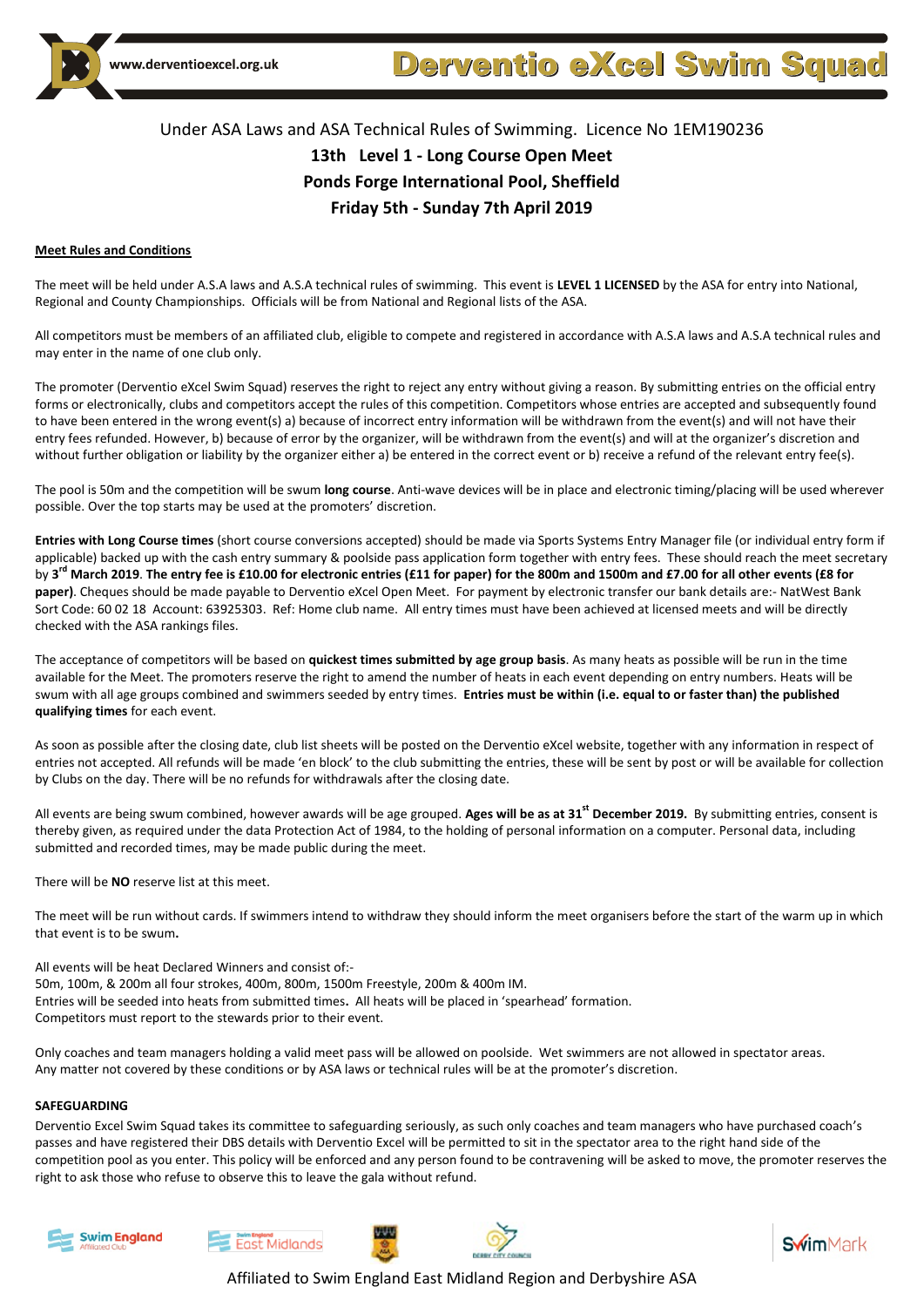

#### **ENTRIES**

Entry Forms/Payment to:- Duane Rae-McLean, 1 Stamford Close, Long Eaton, Notts, NG10 1PH

#### **Electronic Entries/Enquiries:-** [entries.openmeet@derventioexcel.org.uk](mailto:entries.openmeet@derventioexcel.org.uk)

Entries should be submitted to the above contact, all entries sent via post should be sent recorded delivery.

Electronic Entries should be emailed to the above address and include an entry report. This should be backed up with full payment and completed cash entry summary sheet & poolside pass application form sent to the address as detailed.

For electronic entries emailed the sent date on the email will be classed as the date submitted likewise for postage entry the posted date will be classed as the entry date. **NO LATE ENTRIES WILL BE ACCEPTED**

**No entries will be processed without full and complete payment.** Cheques should be made payable to Derventio eXcel Open Meet. For payment by electronic transfer our bank details are:- :- NatWest Bank Sort Code: 60 02 18 Account: 63925303. Ref: Home club name.

The meet promoter reserves the right to limit entries. In the event that entries are rejected the entry fee will be refunded, a single cheque will be made payable to club in question.

#### **POOLSIDE PASSES**

Poolside passes are **£20.00** each for the weekend or **£15.00** each per day, including results and refreshments. Each club may apply for an initial 3 passes (additional passes may be purchased based upon the number of swimmers present at the meet). Passes will only be processed after receipt of the requested CRB information detailed on the application form. Passes maybe requested on the day but will only be issued with proof of a valid CRB certificate.

Passes must be worn at all times whilst on poolside and will be required to gain access.

Poolside passes/packs will be available from the admissions desk before the start of the meet and will include a meet programme, timeline and withdrawal slips.

#### **THERE WILL BE NO ACCESS TO POOLSIDE FOR ANYONE WITHOUT A POOL PASS**

**OVERSEAS CLUBS** The promoter reserves the right to guarantee entries of up to a maximum of two clubs and not exceeding a total of 400 entries, where booking of flights is required to travel to and from the event. All entries must meet the published qualifying times, proof may be requested. This will be on a first come first served basis and application must be by e mail to the promoter on [promoter.openmeet@derventioexcel.org.uk](mailto:promoter.openmeet@derventioexcel.org.uk) . The promoter strongly recommends that no travel arrangements are confirmed until the club receives a written confirmation of entry.

*The following session times are provisional.* Session timing will be finalised once all entries have been processed and will be posted on the Derventio eXcel website.

| Friday   | Session 1 Warm Up 5pm Start 6.00pm                                       |
|----------|--------------------------------------------------------------------------|
| Saturday | Session 2 Warm Up 8am Start 9.00am<br>Session 3 Warm Up 1pm Start 2.00pm |
| Sunday   | Session 4 Warm Up 8am Start 9.00am<br>Session 5 Warm Up 1pm Start 2.00pm |

Confirmation of session times will be posted on the Derventio eXcel Website.

#### **OFFICIALS**

Visiting clubs are requested to provide at least one qualified official per 10 swimmers, please complete the form included in this pack which can be forwarded with entry information or emailed to our officials coordinato[r babs.ingram@btinternet.com](mailto:babs.ingram@btinternet.com) Meals and refreshments will be provided.. Expenses will be paid to officials attending without a swimmer at a rate of 45p per mile with a maximum claim of £50.

#### **ELECTRONICS**

Omega timing system with electronic display.

#### **DRUG TESTING**

Testing may take place at this event and implicit by the submission of an entry form is the willingness, if selected, to be tested under the current ASA procedures.

#### **MEET RESULTS**







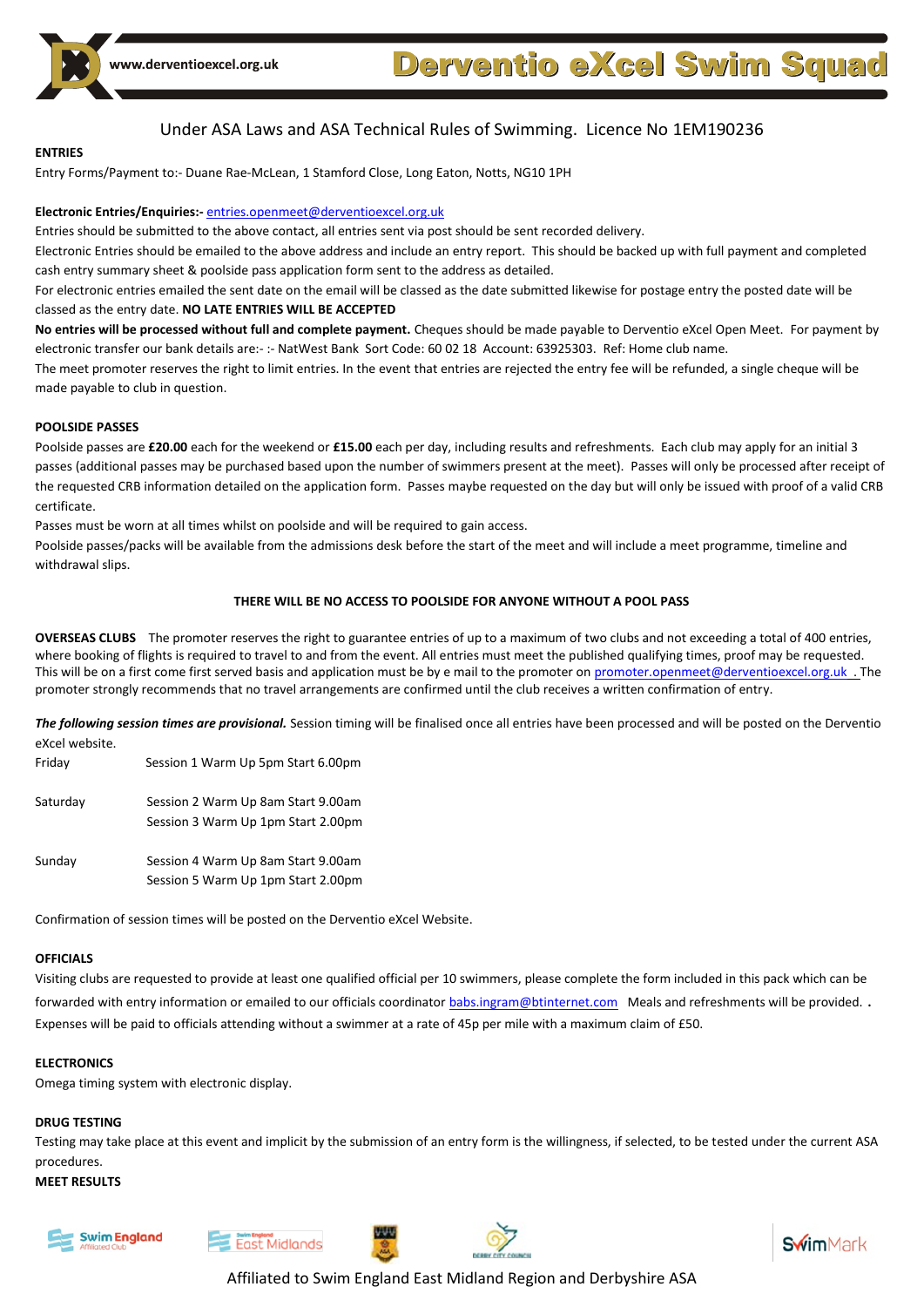ww.derventioexcel.org.uk

# **Derventio eXcel Swim Squad**

### Under ASA Laws and ASA Technical Rules of Swimming. Licence No 1EM190236

In addition to providing a real time results service the meet results will be posted on the Derventio eXcel within 24 hours of the meet closing. Results will also be passed to the ASA for their reference and inclusion in rankings.

For club's using Sports Systems or other software systems, a complete electronic copy of the meet results can be obtained following the meet. Any club's wishing this service should provide their e-mail details to the meet office during or prior to the meet.

#### **HEALTH & SAFETY**

No outdoor shoes to be worn on the poolside. Suitable footwear must be worn outside the pool area and particularly when moving around and climbing the steps in the competitors area. **Swimmers are asked not to enter the spectators' area or foyer.**

It is the responsibility of the swimmer and or parent to declare to the referee any disability or medical condition that could present a health or safety risk. If such a disability or medical condition exists swimmers must produce a medical certificate confirming that their participation presents no health or safety problems.

#### **MOBILE PHONES**

Swimmers, parents and coaches are reminded that the use of mobile phones **is not allowed inside the Ponds Forge pool area.** This policy is actively enforced and all visitors are asked to comply.

#### **MEET OFFICE**

A Meet Office will be open for the duration of the meet in the Omega Suite on poolside. Please address any enquiries or queries to:- Duane Rae-McLean at [promoter.openmeet@derventioexcel.org.uk](../../../../Simon/AppData/Local/Microsoft/Windows/DX%20Short%20Couse%20Open%20Meet%202011/Meet%20Info/promoter.openmeet@derventioexcel.org.uk)

#### **General Information**

1. Spectator tickets and programmes will be available at the table situated at the spectator's entrance to the pool. Spectator admission prices:-

Children under 14 Free All Day Saturday Adult £7.00 OAP £3.50 All Day Sunday Adult £7.00 OAP £3.50 Weekend Pass Adult £12.00 OAP £6.00 Session Pass Adult £4.00 OAP £2.00

Weekend Programme £6.00

2. Presentation of medals will be made as soon as possible after the event.

3. An accredited team of photographers may be present at the meet on both days. (Please check our web site a[t www.derventioexcel.org.uk\)](http://www.derventioexcel.org.uk/)

4. Any conditions not covered in the above will be at the discretion of the promoters **Derventio Excel Swim Squad** and includes any alterations to the program and warm up times as necessary.

5. The safety of all competitors, officials and spectators is of paramount importance. During this event announcements concerning your safety will be made in accordance with the recommendations of the ASA. The organisers ask everyone to pay particular attention to these announcements and instructions. Also please keep all emergency exits clear of obstruction and follow all the safety instruction given by the organisers or the sports centre staff.

Please address any enquiries or queries to:- Duane Rae-McLean at [promoter.openmeet@derventioexcel.org.uk](mailto:promoter.openmeet@derventioexcel.org.uk)





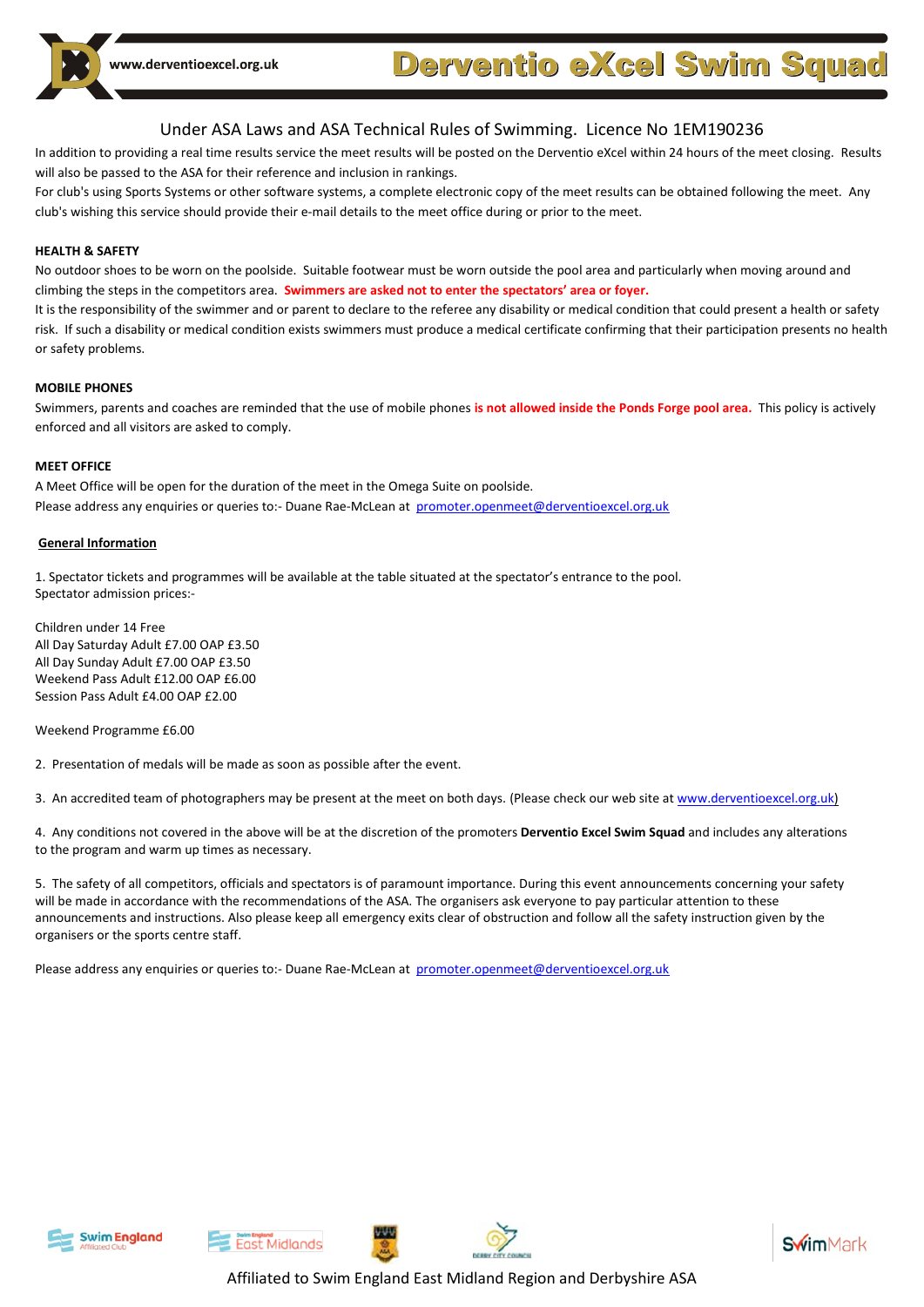# **13th Long Course Open Meet At Ponds Forge International Pool Sheffield Friday 5th - Sunday 7th April 2019 Individual Entry Form**

Please return completed entry form with the appropriate entry fee by the closing date of **3 rdMarch 2019**.

**All times to be 50m long course (short course conversions accepted). Age as at 31st December 2019.**

| Name:          |               |         |                               |
|----------------|---------------|---------|-------------------------------|
| Gender:        | Male / Female |         | Entry No: (Official Use Only) |
| Date of Birth: |               | ASA No: |                               |
| Club:          |               |         |                               |
| Address:       |               |         |                               |
| Tel No:        |               | Email:  |                               |

| Event           | <b>Entry Time</b> | Event                  | <b>Entry Time</b> |
|-----------------|-------------------|------------------------|-------------------|
| 50m Freestyle   |                   | 50m Breaststroke       |                   |
| 100m Freestyle  |                   | 100m Breaststroke      |                   |
| 200m Freestyle  |                   | 200m Breaststroke      |                   |
| 400m Freestyle  |                   | 50m Butterfly          |                   |
| 800m Freestyle  |                   | 100m Butterfly         |                   |
| 1500m Freestyle |                   | 200m Butterfly         |                   |
| 50m Backstroke  |                   | 200m Individual Medley |                   |
| 100m Backstroke |                   | 400m Individual Medley |                   |
| 200m Backstroke |                   |                        |                   |

| Total No of Electronic Entries:        | $@$ £7.00 per Event                     |                          |                               |  |
|----------------------------------------|-----------------------------------------|--------------------------|-------------------------------|--|
| <b>Total No of Paper Entries</b>       | @ £8.00 per Event                       |                          |                               |  |
| <b>Total No of Electronic Entries:</b> | $@10.00$ per Event                      |                          |                               |  |
| <b>Total No of Paper Entries</b>       | $@11.00$ per Event                      |                          |                               |  |
| Coaches Passes Reg'd                   | @ £10 Fri                               | $\overline{\phantom{a}}$ |                               |  |
| Coaches Passes Reg'd                   | @ £15.00 SAT/SUN (delete as applicable) |                          | D<br>$\overline{\phantom{a}}$ |  |
| Coaches Passes Reg'd                   | @ £20.00 for All Days                   |                          | r                             |  |

This event is Level 1 Licensed by the ASA for entry into National, Regional and County Championships. Entries must be equal to or faster than the published qualifying times for each event. These entries will be accepted on a "**quickest times submitted by age group basis"**. Please see meet rules and conditions for details.

I certify that the above details are correct, I will abide by the promoter's conditions and that I am an eligible competitor in accordance with the laws of the Amateur Swimming Association.

Swimmer's Signature: \_\_\_\_\_\_\_\_\_\_\_\_\_\_\_\_\_\_\_\_\_\_\_\_\_\_\_\_\_\_\_\_\_\_\_\_\_\_\_\_\_\_ Date: \_\_\_\_\_\_\_\_\_\_\_\_\_\_\_\_\_\_\_\_\_\_\_\_\_

#### **Please return all completed entry forms, together with entry fees to:**-

Duane Rae-McLean, 1 Stamford Close, Long Eaton, Notts, NG10 1PH. (cheques payable to Derventio Excel Open Meet) For payment by electronic transfer our bank details are:- NatWest Bank Sort Code: 60 02 18 Account: 63925303. Ref: Your home club name







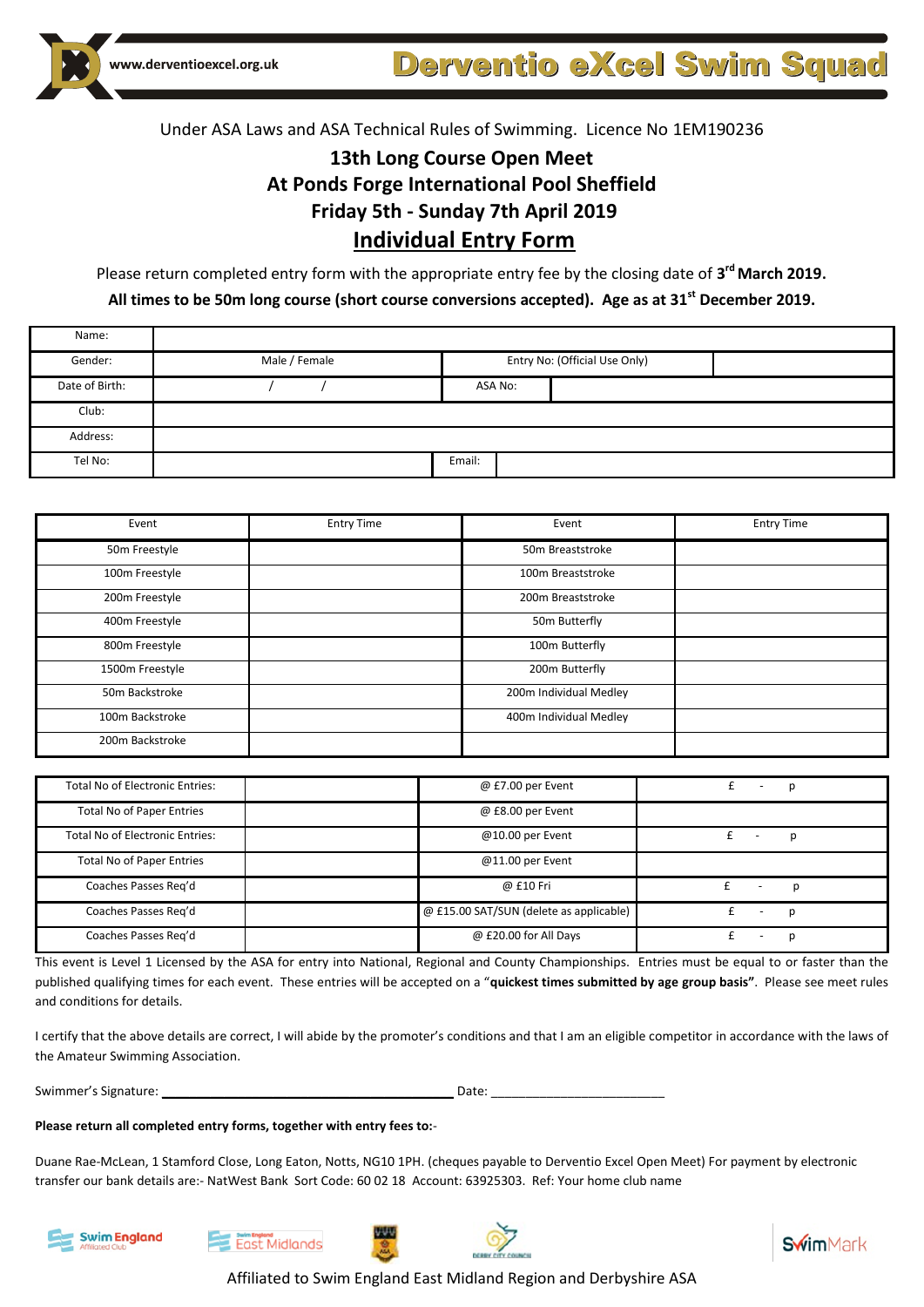

**Derventio eXcel Swim Squad** 

### Under ASA Laws and ASA Technical Rules of Swimming. Licence No 1EM190236

# **13th Long Course Open Meet**

### **At Ponds Forge International Pool Sheffield**

**Friday 5th - Sunday 7th April 2019**

(Age as at  $31<sup>st</sup>$  December 2019)

### **Cash Entry Summary & Poolside Pass Application Form**

| Club ………………………………………………………………………         |                   |  |  |  |  |  |
|------------------------------------------|-------------------|--|--|--|--|--|
|                                          |                   |  |  |  |  |  |
|                                          |                   |  |  |  |  |  |
|                                          |                   |  |  |  |  |  |
| Individual Male Entries@£10.00 each:     | Sub Total         |  |  |  |  |  |
| Individual Male Entries@£11.00 each:     | Sub Total         |  |  |  |  |  |
| Individual Female Entries@£10.00 each    | <b>Sub Total</b>  |  |  |  |  |  |
| Individual Female Entries@£11.00 each    | Sub Total         |  |  |  |  |  |
| Individual Male Entries  @ £7.00 each:   | Sub Total         |  |  |  |  |  |
| Individual Male Entries  @ £8.00 each:   | Sub Total         |  |  |  |  |  |
| Individual Female Entries  @ £7.00 each: | <b>Sub Total </b> |  |  |  |  |  |
| Individual Female Entries  @ £8.00 each: | Sub Total         |  |  |  |  |  |
| Poolside Passes Fri@10 per day:          | <b>Sub Total</b>  |  |  |  |  |  |
| Poolside Passes Sat @ £15 per day:       | Sub Total         |  |  |  |  |  |
| Poolside Passes Sun  @ £15 per day:      | Sub Total         |  |  |  |  |  |
|                                          | Sub Total         |  |  |  |  |  |

### **Total Cheque Enclosed: £ ......…………………..**

**Cheques should be made payable to Derventio eXcel Open Meet. For payment by electronic transfer our bank details are:- NatWest Bank Sort Code: 60 02 18 Account: 63925303. Ref: Your home club name.**

#### **Poolside pass CRB Information (passes will not be processed without this information) :-**

WW

| Name | <b>Disclosure Number</b> | Position | Date of Issue |
|------|--------------------------|----------|---------------|
|      |                          |          |               |
|      |                          |          |               |
|      |                          |          |               |

**Please return all completed entry forms, together with entry fees to:-**

**Duane Rae-McLean, 1 Stamford Close, Long Eaton, Notts NG10 1PH**